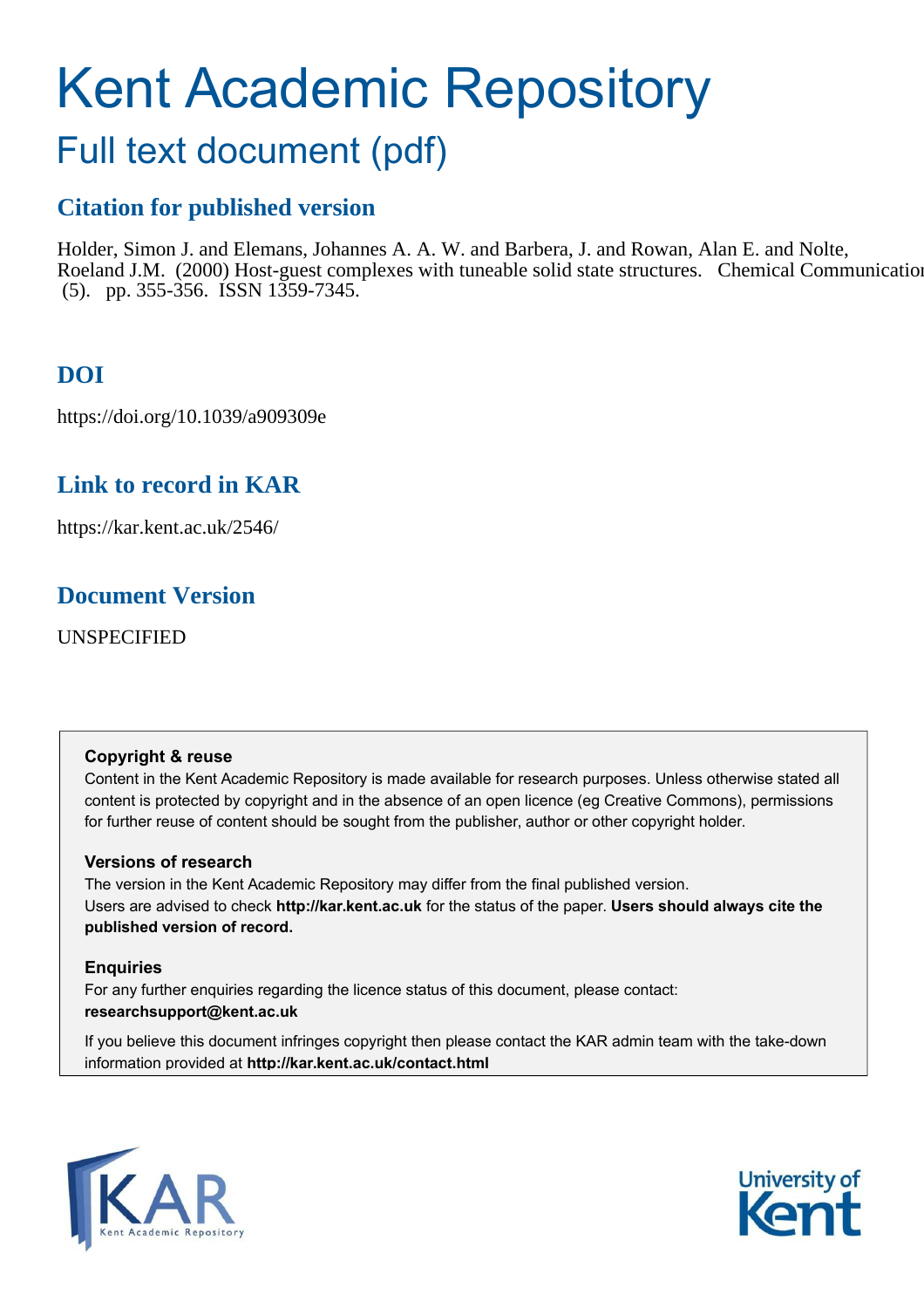#### **Host–guest complexes with tuneable solid state structures**

#### **Simon J. Holder,\****ab* **Johannes A. A. W. Elemans,***a* **Joaquín Barberá,***c* **Alan E. Rowan***a* **and Roeland J. M. Nolte\****a*

*a Department of Organic Chemistry, NSR Center, University of Nijmegen, Toernooiveld, 6525 ED, Nijmegen, The Netherlands. E-mail: desiree@sci.kun.nl* 

*b Centre for Materials Research, University of Kent, Canterbury, Kent, UK CT2 7NR*

*c Química Orgánica, Facultad de Ciencias-ICMA, Universidad de Zaragoza-CSIC, E-50009 Zaragoza, Spain*

*Received (in Liverpool, UK) 23rd November 1999, Accepted 19th January 2000*

#### **Molecular clip receptors with long hydrocarbon tails selfassemble and form lamellar thin solid films, the architecture and properties of which can be fine-tuned by complexation of guest molecules**

The generation of ordered thin films of organic materials is of fundamental importance to future molecular electronic applications.1 A variety of methods have been utilized in the formation of these films, generally the sequential build-up of multilayers through procedures such as Langmuir–Blodgett film deposition,<sup>2</sup> the Sagiv method of thin film self-assembly,<sup>3</sup> alkanethiol binding to gold surfaces,<sup>4</sup> anionic–cationic polyelectrolyte alternation5 and thermal evaporation *in vacuo*. 6 However the ideal route to the self-assembly of thin organic films would involve a system that spontaneously self-orders upon either being cast from solution or cooled from the melt—essentially a one-step process involving the minimum of experimental input. To date the only systems approaching this ideal are microphase separated block copolymers<sup>7</sup> and liquid-crystalline materials.<sup>8</sup>

Over the past years our group has studied a class of host compounds commonly referred to as 'molecular clips'.9 These molecules of type **1** possess a rigid, U-shaped cavity in which



dihydroxybenzene guests can selectively be bound through hydrogen bonding,  $\pi-\pi$  stacking and cavity filling effects.<sup>10</sup> Recently it has been demonstrated that molecular clips also exhibit self-recognition and ultimately self-assembly properties: they can form dimers in organic solvents as well as in the solid state, in which the cavity of one molecule is filled by one of the side-walls of its dimeric partner and *vice versa*. 11 In aqueous solution clips with water-soluble functions can assemble to form well-defined nano-arrays.12

Here we describe a clip (**2**) which is derivatised at its convex side with two long aliphatic tails. This molecule was designed to generate liquid crystalline phases: upon dimerisation, it can adopt a structure analogous to that of a typical 'rod-like' mesogen [Fig. 1(*a*)]. It turned out, however, that it formed solid films, the structure of which can be tuned by adding guest molecules.

Clip **2** was prepared according to standard procedures.13 The compound melted at 195.4 °C, and upon recrystallisation from the melt it displayed a birefringent platelet texture under the polarising optical microscope  $(\bar{P}M)$ , similar to that shown by classic smectic mesogens.8 In addition, the material turned out to be highly malleable upon the application of pressure to the covering slide, again similar to that expected for a liquid crystalline substance. Below 84 °C, the texture was retained but the material was now completely solid. The enthalpy  $(\Delta H =$ 21.3 kJ mol<sup> $-1$ </sup>) involved with the final isotropisation transition upon heating the sample, as measured by differential scanning calorimetry (DSC), was, however, far larger than would have been expected for a typical mesophase to isotropic liquid transition. X-Ray powder diffraction (XRPD) analysis suggested that the material was actually crystalline at all temperatures below 195.4 °C.† It showed a set of equally spaced peaks in the low-angle region of the diffraction pattern, corresponding to 1st, 2nd, 3rd *etc*. order reflections, indicating a layered structure. We attribute the origin of this lamellar structure to the dimerisation of the molecular clips *via* cavity filling in conjunction with  $\pi-\pi$  stacking interactions occurring between adjacent clip dimers, giving rise to 'bilayers' of molecular clips separated by aliphatic tails which display varying degrees of interdigitation depending on the temperature (Fig. 2). Evidence for this comes from the observed *d*-spacing of 28.4 Å at 20 $\degree$ C, calculated from the low-angle reflections, which increases to 42 Å at 175  $\degree$ C. These values correspond to the length of a tilted bilayer of dimerised clip molecules.‡ The solid state 13C CPMAS NMR spectrum of **2** confirmed the decreased interdigitation of the aliphatic tails at higher temperatures, which followed from the downfield shifts of the resonances of the  $CH_2CH_2CH_3$  termini of the hydrocarbon tails. In addition, the resonances of the main chain  $CH<sub>2</sub>$  protons significantly sharpened, indicative of increased mobility. A more detailed NMR study will be published elsewhere.13

We believe that strong  $\pi-\pi$  interactions between the dimeric units prevent the material from being truly liquid crystalline, and attribute its malleability at higher temperatures to a lessening of the interdigitation and an increased mobility of the aliphatic tails, so that the layers of clips can more readily slide over one another.



**Fig. 1** Computer generated models of (*a*) a dimer of **2**, based on the X-ray structure of an analogue containing methyl instead of octadecyl ester groups, (*b*) the 1:1 complex of 2 and **MDB**, and (*c*) the 1:1 complex of 2 and **DBA**.